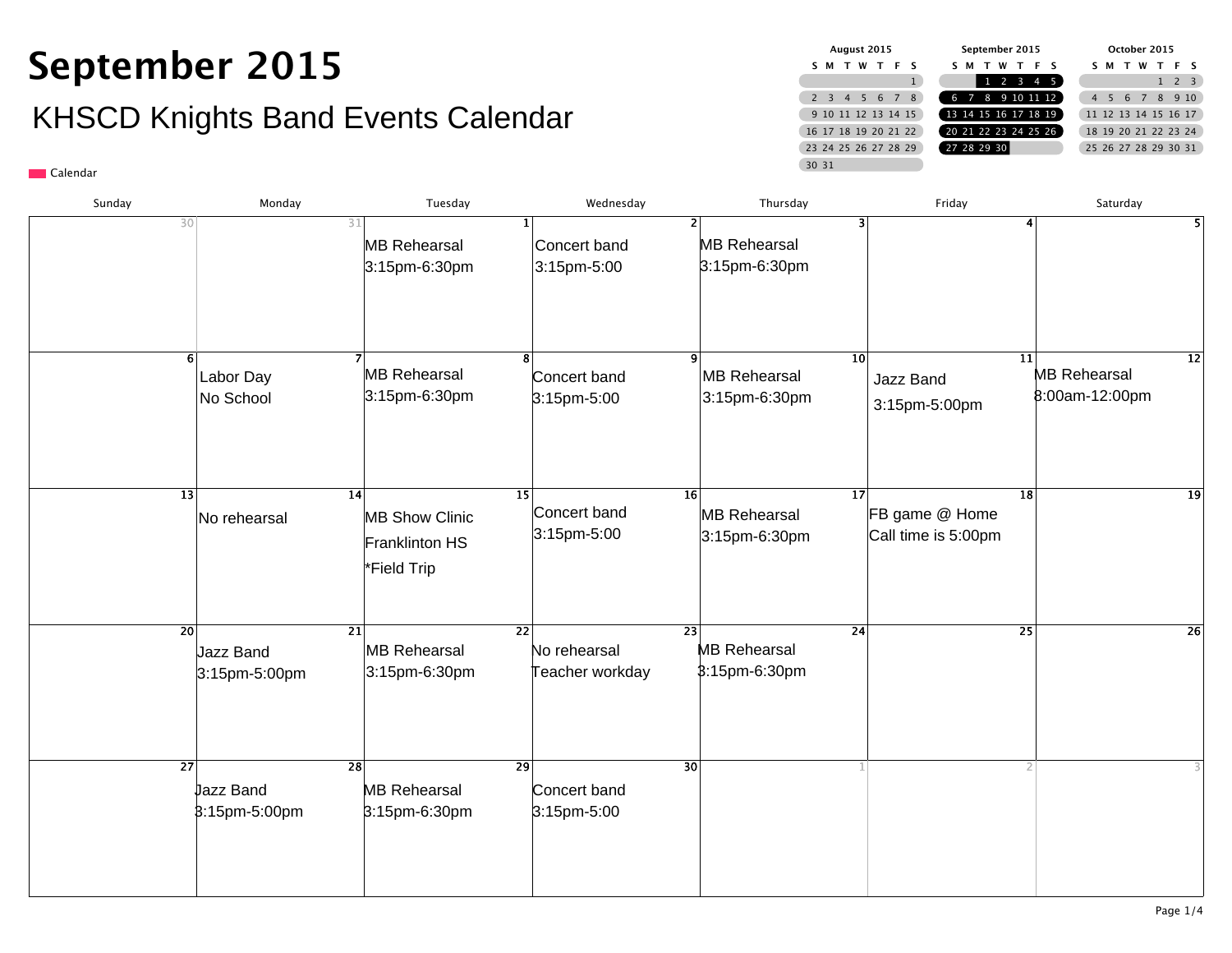## **October 2015** KHSCD Knights Band Events Calendar

| September 2015 |                      |     |  |         |                     |
|----------------|----------------------|-----|--|---------|---------------------|
|                | м                    | - т |  | W T F S |                     |
|                |                      |     |  |         | $1 \t2 \t3 \t4 \t5$ |
|                | 6 7 8 9 10 11 12     |     |  |         |                     |
|                | 13 14 15 16 17 18 19 |     |  |         |                     |
|                | 20 21 22 23 24 25 26 |     |  |         |                     |
|                | 27 28 29 30          |     |  |         |                     |

| Sunday | Monday                                                        | Tuesday                                                          | Wednesday                                                                                         | Thursday                                                                                               | Friday                                              | Saturday                                    |
|--------|---------------------------------------------------------------|------------------------------------------------------------------|---------------------------------------------------------------------------------------------------|--------------------------------------------------------------------------------------------------------|-----------------------------------------------------|---------------------------------------------|
|        | 27<br>28<br>Jazz Band<br>3:15pm-5:00pm                        | <b>MB Rehearsal</b><br>3:15pm-6:30pm                             | 29<br>30<br>Concert band<br>3:15pm-5:00                                                           | <b>MB Rehearsal</b><br>3:15pm-6:30pm                                                                   | FB @ Home<br>Call time is 5:00pm                    | <b>Possible Competition</b><br>Schedule TBA |
|        | Jazz Band<br>3:15pm-5:00pm                                    | 5 <sup>1</sup><br>MB Rehearsal<br>3:15pm-6:30pm                  | Concert band<br>3:15pm-5:00                                                                       | 8<br><b>MB Rehearsal</b><br>3:15pm-6:30pm                                                              |                                                     | 10<br>Possible Competition<br>Schedule TBA  |
|        | 12<br>11<br>Jazz Band<br>3:15pm-5:00pm                        | <b>MB Rehearsal</b><br>3:15pm-6:30pm                             | 13<br>14<br>Concert band<br>3:15pm-5:00                                                           | 15<br><b>MB Rehearsal</b><br>3:15pm-6:30pm                                                             | 16<br>Early Release                                 | 17<br>MB Rehearsal<br>8:00am-12:00pm        |
|        | $\overline{18}$<br>19<br><b>MB Rehearsal</b><br>3:15pm-6:30pm | All County<br><b>Band Auditions</b><br>Carnage MS<br>*Field trip | 21<br><b>20</b><br>Concert band<br>3:15pm-5:00                                                    | $\overline{22}$<br><b>MB Rehearsal</b><br>3:15pm-6:30pm                                                | $\overline{23}$<br>FB @ Home<br>Call time is 5:00pm | 24                                          |
|        | 25<br>26<br>No rehearsal<br><b>Teacher Workday</b>            | Jazz Band<br>3:15pm-5:00pm                                       | 27<br>28<br><b>Concert Band</b><br><b>Dress Rehearsal</b><br>3:15pm-5:00pm<br>Jazz DR 5:00-6:00pm | 29<br>Concert/Jazz Band<br>Performance<br>@ Auditorium<br>Call time is 6:30pm<br>Performance is 7:00pm | 30                                                  | 31                                          |
|        |                                                               |                                                                  |                                                                                                   |                                                                                                        |                                                     | Page $2/4$                                  |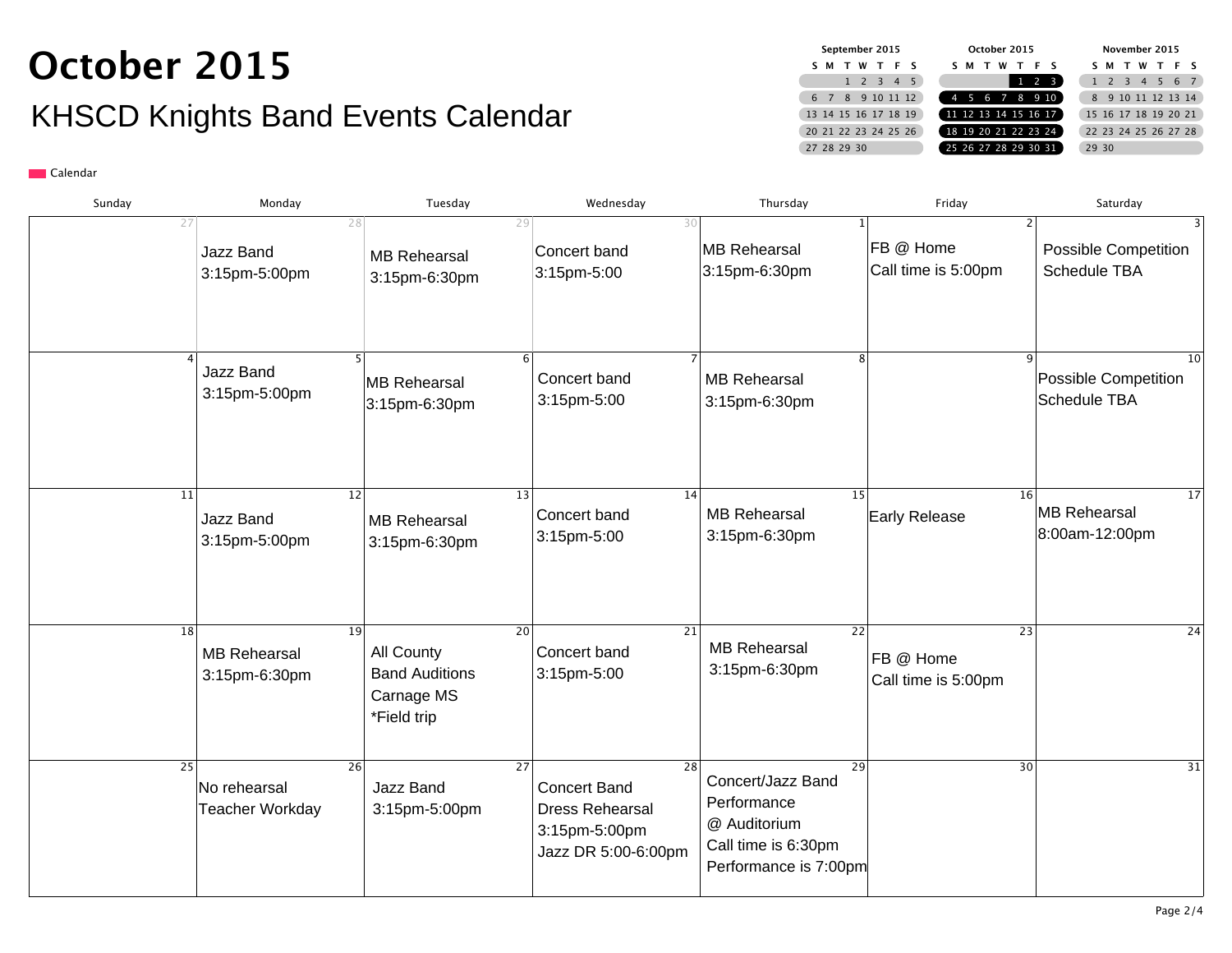## **November 2015** KHSCD Knights Band Events Calendar

| October 2015                        |                      |  |  |                          | November 2015       |  |       |  |  |  | December 2015 |                      |   |  |      |                      |              |  |                |                      |
|-------------------------------------|----------------------|--|--|--------------------------|---------------------|--|-------|--|--|--|---------------|----------------------|---|--|------|----------------------|--------------|--|----------------|----------------------|
| W<br>TFS<br>ς.<br>м<br>$\mathbf{r}$ |                      |  |  | W T F S<br>м<br>5.<br>T. |                     |  |       |  |  |  | м             |                      | W |  |      | TFS                  |              |  |                |                      |
|                                     |                      |  |  |                          | $1 \quad 2 \quad 3$ |  |       |  |  |  |               | 1 2 3 4 5 6 7        |   |  |      |                      | $1 \t2 \t3$  |  | $\overline{4}$ | - 5                  |
|                                     | 5 6 7 8 9 10         |  |  |                          |                     |  |       |  |  |  |               | 8 9 10 11 12 13 14   |   |  | $-7$ |                      | 8 9 10 11 12 |  |                |                      |
|                                     | 11 12 13 14 15 16 17 |  |  |                          |                     |  |       |  |  |  |               | 15 16 17 18 19 20 21 |   |  |      | 13 14 15 16 17 18 19 |              |  |                |                      |
|                                     | 18 19 20 21 22 23 24 |  |  |                          |                     |  |       |  |  |  |               | 22 23 24 25 26 27 28 |   |  |      |                      |              |  |                | 20 21 22 23 24 25 26 |
|                                     | 25 26 27 28 29 30 31 |  |  |                          |                     |  | 29 30 |  |  |  |               |                      |   |  |      | 27 28 29 30 31       |              |  |                |                      |

| Sunday | Monday                                                           | Tuesday                                                  | Wednesday                                                    | Thursday                                                  | Friday                                       | Saturday        |
|--------|------------------------------------------------------------------|----------------------------------------------------------|--------------------------------------------------------------|-----------------------------------------------------------|----------------------------------------------|-----------------|
|        | 1 <sup>1</sup><br>Jazz Band<br>3:15pm-5:00pm                     | Marching Band<br>Parade Rehearsal<br>3:15pm-6:30pm       | 4<br>Concert band<br>3:15pm-5:00                             | All County Band Clinic                                    | 6<br>All County Band Clinic                  | $\overline{7}$  |
|        | No rehearsal                                                     | 10<br>Marching Band<br>Parade Rehearsal<br>3:15pm-6:30pm | 11<br>Veteran's day<br>Marching band<br>possible performance | 12<br>Basketball Pep band<br>3:15pm - 5:00pm              | 13                                           | $\overline{14}$ |
|        | 15<br>16<br>Men's V Bball<br>Call time is 6:30pm                 | 17 <br>Jazz Band<br>3:15pm-5:00pm                        | 18 <br>Concert band<br>3:15pm-5:00                           | $\overline{19}$<br>Basketball Pep band<br>3:15pm - 5:00pm | 20                                           | $\overline{21}$ |
|        | $\overline{22}$<br>$\overline{23}$<br>Jazz Band<br>3:15pm-5:00pm | $\overline{24}$<br>Men's V Bball<br>Call time is 4:00pm  | $\overline{25}$<br><b>Teacher Workday</b><br>No Rehearsal    | $\overline{26}$<br><b>Thanksgiving Break</b>              | $\overline{27}$<br><b>Thanksgiving Break</b> | $\overline{28}$ |
|        | 30<br>29<br>Jazz Band<br>3:15pm-5:00pm                           |                                                          |                                                              |                                                           |                                              |                 |